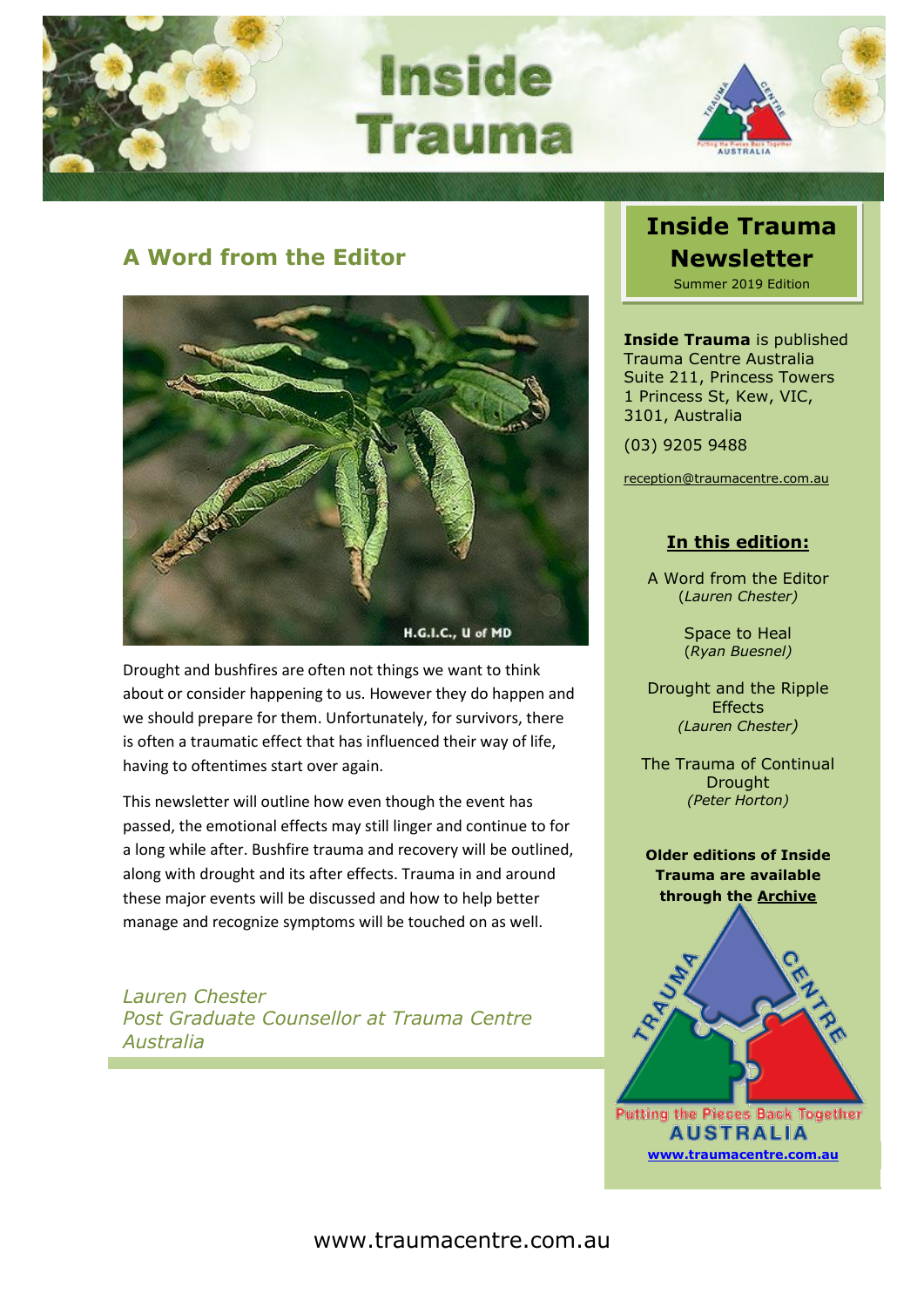## **Time To Heal**

The arrival of the summer months is most often accompanied by a sense of expectation and adventure. After the melancholy grey of winter, summer promises redemption by way afternoons spent at the beach, family BBQs and backyard parties.



Yet for many, the onset of summer brings memories of past trauma. This is particularly the case for those who have experienced the devastation of bushfires and drought- those seemingly permanent features of the harsh Australian climate.

A close friend of mine lost both his sisters in the Black Saturday inferno of 2009. The twin girls were attempting to save their horses when the bushfire roared with staggering speed straight towards them.



The subsequent loss- which he observed first-hand- has forever changed him. Where he was once charismatic and vivacious, he **The difference between a good life and a bad life is how well you walk through the fire – Carl Jung**



**Putting the Pieces Back Together AUSTRALIA** 

#### **[www.traumacentre.com.au](http://www.traumacentre.com.au/)**

### **Need Alcohol Counselling?**

Call *AAA Awareness* or *Add Education* on 92059490 or email [reception@traumacentre.com.au](mailto:reception@traumacentre.com.au)



#### www.traumacentre.com.au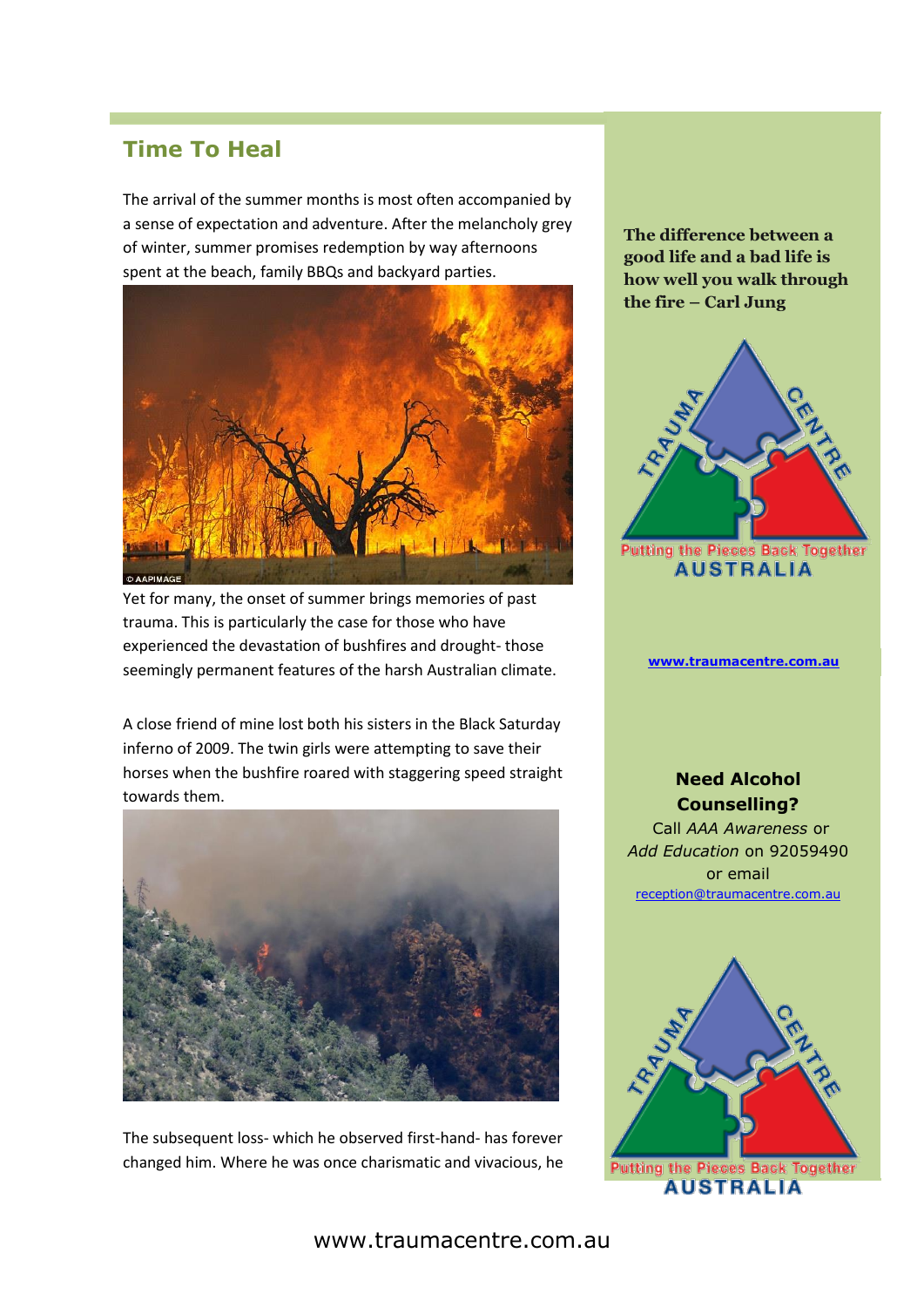is now quiet and withdrawn. There is a sadness to his eyes that will never quite go away. Despite this tragedy, my friend has been able to reconstruct his life. Through specialised counselling and the support of friends and family, he has been able to move on from that dreaded day.

Yet the past still haunts him. It is now 10 years since the apocalyptic destruction of Black Saturday. Some might expect this to be enough time to heal from the worst of the grief, but there is no set timeframe in which to heal from traumatic events.

Everyone reacts to grief and loss differently, and it is helpful for us to remember this when we encounter the presence of trauma in those around us.

*Ryan Buesnel Alcohol and Other Drugs Placement Student*

# **Drought and the** *Ripple* **Effects**

Drought as a concept is not often considered deep enough by the people contributing to it. It seems the nation as a whole are concerned for others suffering it, but not that concerned as to continue developing cities, urban growth, increasing technology usage and enjoying a long, hot shower. People are morally concerned but not willing enough to change their actions either. Amongst this unwillingness there are farmers with their livelihoods draining away before they know it, their crops turning to dust, their livestock malnourished and witnessing the oftentimes deaths of these animals first hand. Not being able to provide for families in remote areas can also induce human suffering and ultimately lead to a widespread financial, emotional and environmental loss. The recovery, if any, can be very traumatic. The effects are long lasting and ongoing considering acres of crops need to be revived, stock replenished, only for the worry and heartache to be possible again in the future.

What needs to be considered are preventative methods opposed to reactive methods once the damage is done. Being aware of the causes behind drought is often insightful for the greater

**For the sake of our children and our future, we must do more to combat drought – Barack Obama**

**[www.traumacentre.com.au](http://www.traumacentre.com.au/)**

**What matters is how well you walk through the fire – Charles Bukowski**

**You cant go back and change the beginning, but you can start where you are and change the ending – C.S. Lewis**

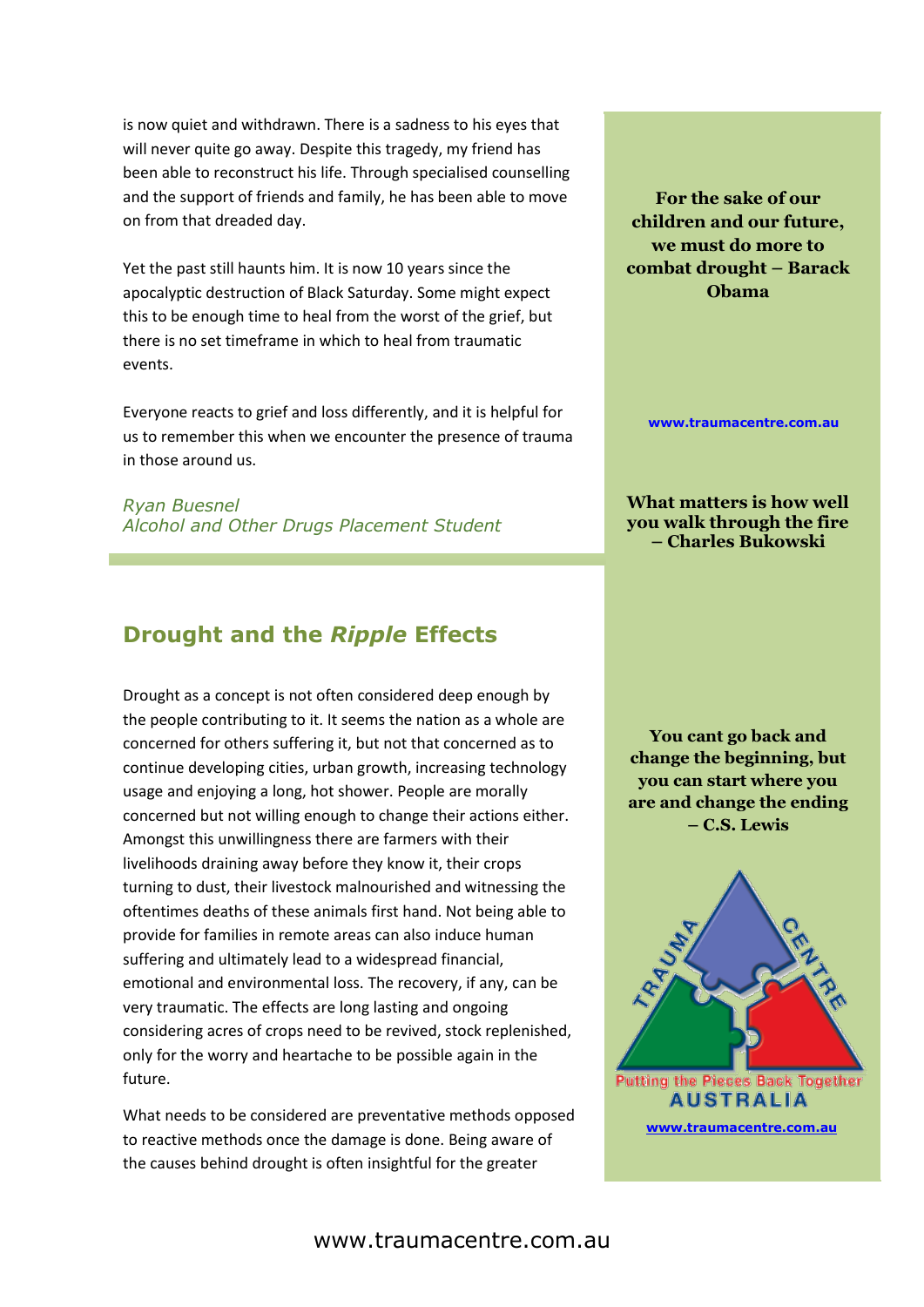good. Things such urban development are indirect causes of drought as deforestation causes the soil underneath to dry out quicker and become more susceptible to erosion. Increased power usage increases pollution which in turn affects climate change and heat levels. Over farming (adversely affecting the soil quality) and over irrigating (over using water supplies) are also causes toward drought suffering.



The ideal management of catastrophic events such as a drought is coming together as a community and doing your part to help out the town, suburb, or nation. Volunteering a helping hand, donations, being careful and precautious of all water usage and general environmentally safe practices. Avoiding misuse or overusage of water is crucial when preventing drought or even management of a drought.

The after effects of drought such as post trauma are often seen as not as important as the drought itself, but it is important to recognize symptoms and seek help. Flash backs, nightmares, old memories, hopelessness, and anxiety are all signs of post trauma to look out for.



*Lauren Chester Postgraduate Counselling Student*

### **What fire does not destroy, it hardens – Oscar Wilde**



**Putting the Pieces Back Together AUSTRALIA** 

**[www.traumacentre.com.au](http://www.traumacentre.com.au/)**

To subscribe or unsubscribe, please email: [newsletter@traumacentre.com.au](mailto:newsletter@traumacentre.com.au?subject=Newsletter%20-%20Unsubcribe)

#### **Help Referral Hotlines**

**Life Line – 13 11 14 Odyssey House - (03)9420 7600 Direct Line - 1800 888 236 Trauma Centre – (03)9205 9488**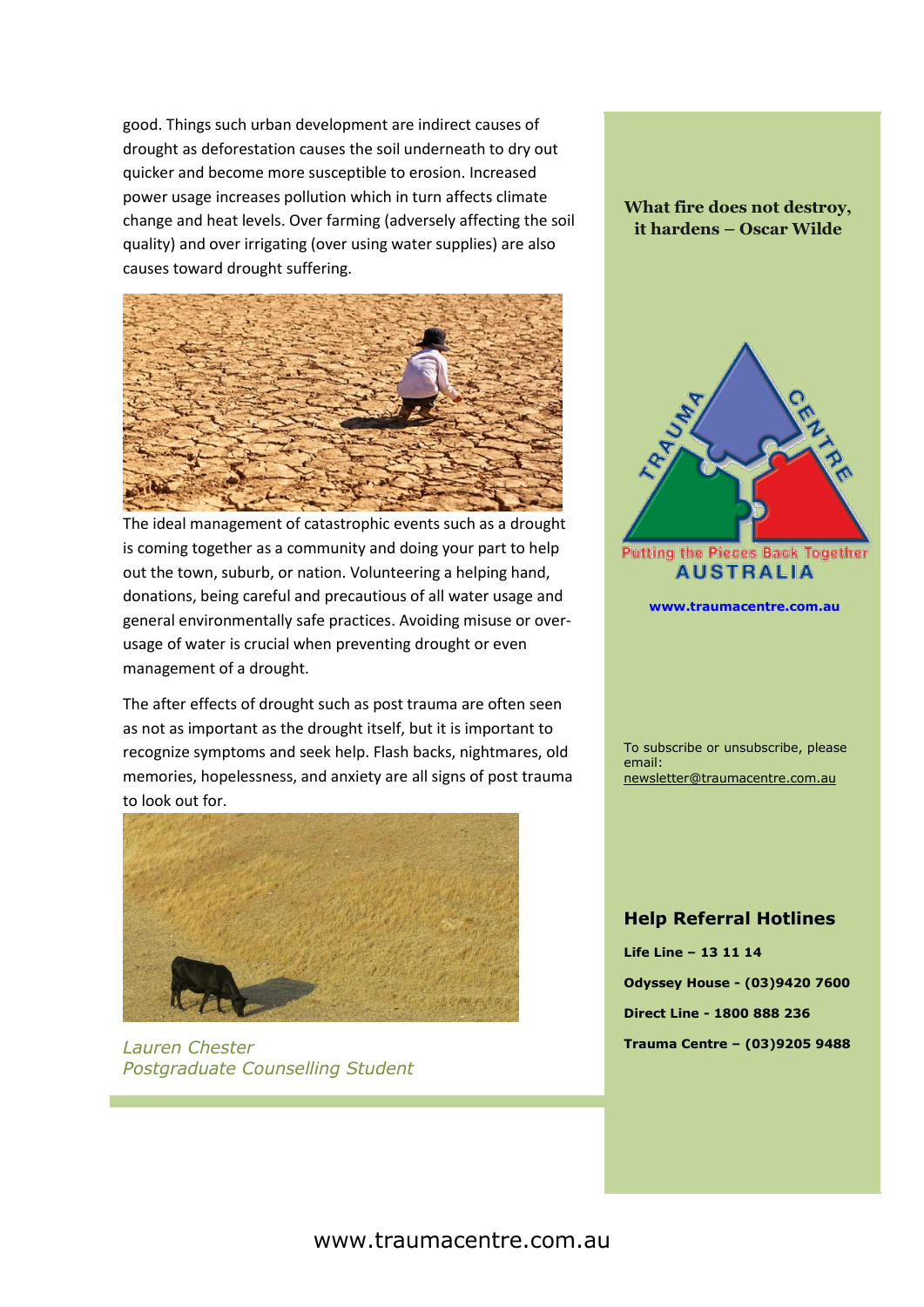## **The Trauma of Continuous Drought**

While drought is a common narrative of the Australian landscape, people from the marginalised dry and barren land are at their emotional, physical and mental wits end. Our environment has been hit by bushfires and drought and while bushfires are an acute traumatic event, a drought is



relentless, ongoing and traumatic.

The extremes of climate present problems including depression, post traumatic stress, alcohol/drug abuse and suicide. A drought is a special type of disaster – it can creep to several dry years and over time leads to significant psychological distress. 'Research links the drought to suicide among male farmers.' (Hanigen Butler., Kokic & Hutchinson, 2012.) Continual exposure to unwanted change in the environment reduces the farmers sense of control which affects how they control their lives. Longer term to acute and gradual effects of disaster can also transform individual and communities in the aftermath of adversity. There can be resilience, strength and positiveness built however, optimism and even spiritual practice help some people manage and find meaning through suffering adversity.

The challenges to ones self esteem is destructive; the sense of failure and guilt when sweat and tears have been heavily invested in the land, fail. The overwhelming emotional and mental fatigue consume every waking thought. The need for mental health support in rural settings continues to grow. The impacts of drought will vary and depend on the continuous frequency and intensity of drought. This impact of human wellbeing will develop from various pathways. The communities continuous responses

**There is a lot that happens around the world that we cannot control. We cannot stop earthquakes, we cannot prevent droughts and we cannot prevent all conflict, but when we know where the hungry, the homeless, and the sick exist, then we can help – Jan Schakowsky**

**The world is a drought without love – Brandon Boyd**

### www.traumacentre.com.au